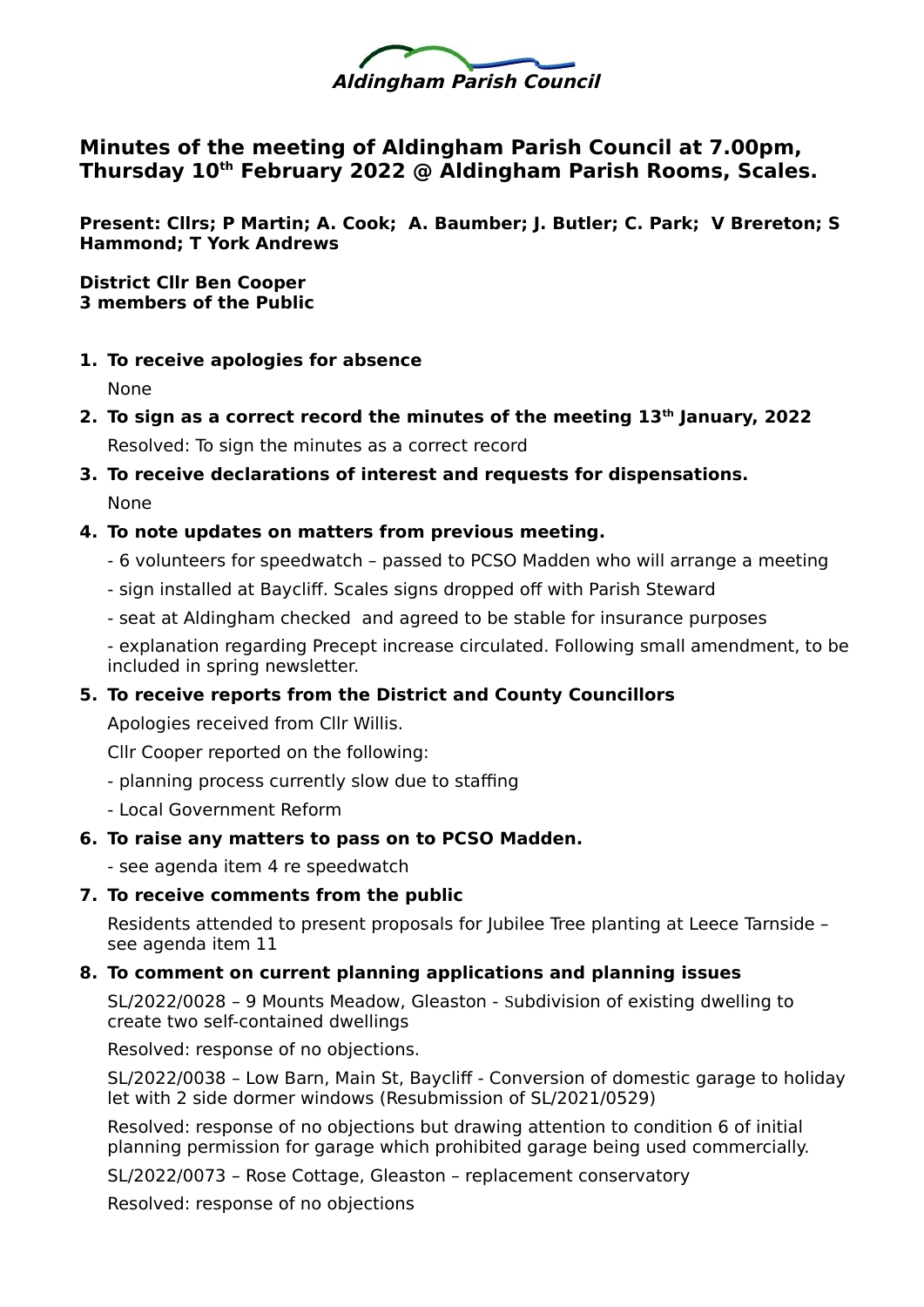## **9. To receive updates on kiteflying and agree any further actions**

Meeting held with Natural England who spoke with the kiteflyer organiser.

Natural England to look into ownership of land.

Locality Officer from SLDC attended the meeting to advise that there is an enforcement route available. They will aim to meet and speak with the group

in the first instance regarding this before proceeding with the enforcement process.

## **10. To receive updates on Coast Road/Highways issues & agree actions**

- Aldingham flooding – still waiting on marine management permission.

- request passed on from Resident regarding the road to Moat Farm from Aldingham requiring double white lines to prevent the dangerous overtaking that takes place on this stretch. To pass to Cllr Willis.

- state of road/potholes on the turn off at Aldingham to the church. Cllr York Andrews will report.

- sign at Baycliff felt not to be as noticeable as desired and would be better on the left side going down the hill. Post available there is obstructed by hedge/vegetation and is very short. Clerk to contact Highways.

### **11. To consider Leece community plan for tree planting for Queens' jubilee.**

 Proposal put forward to the Parish Council for 7 native trees to be planted at the bottom end of the Tarnside (in the area behind the seat & lifebelt) for the Queens jubilee celebrations. To involve Village children in the planting and seeking Parish Council approval before taking the proposal to the Village Residents.

Following discussions, The Parish Council unanimously agreed to approve in principle as long as there is a majority support from residents.

There are also plans for a street party on the Tarnside. The Clerk advised that a risk assessment would be required for this to meet Parish Council insurance requirements.

#### **12.To receive updates on parking on Leece Tarnside**

Final letter sent requesting clarity regarding the boundary of disputed area. Clerk continuing with the land registry aspect.

### **13. To discuss fence repair at Baycliff play area.**

 Quote received from the Parish Steward for £260. Resolved: for the Parish Steward to proceed.

#### **14.To note purchase (from allocated grant funds) of picnic tables; repair of**

## **scramble net and swing bushes for Scales play area (see payments)** Noted

## **15.To consider quotes for Tree survey and approve surveyor.**

2 quotes received from 3 requested: 1 for £485 (less 9 tree's now gone); 1 for £485 to cover Scales, Leece and Baycliff...Gleaston as extra.

Resolved: To proceed with ArbConsultants. To include Gleaston in survey but Gleaston will pay for their part.

#### **16.To receive Correspondence and agree any actions**

Communication received regarding a proposal for a music festival at Aldingham. This was noted for information and awareness.

#### **17.To identify any Parish Steward jobs**

Baycliff play area fence/gravel for path adjacent Fishermans/signs Scales